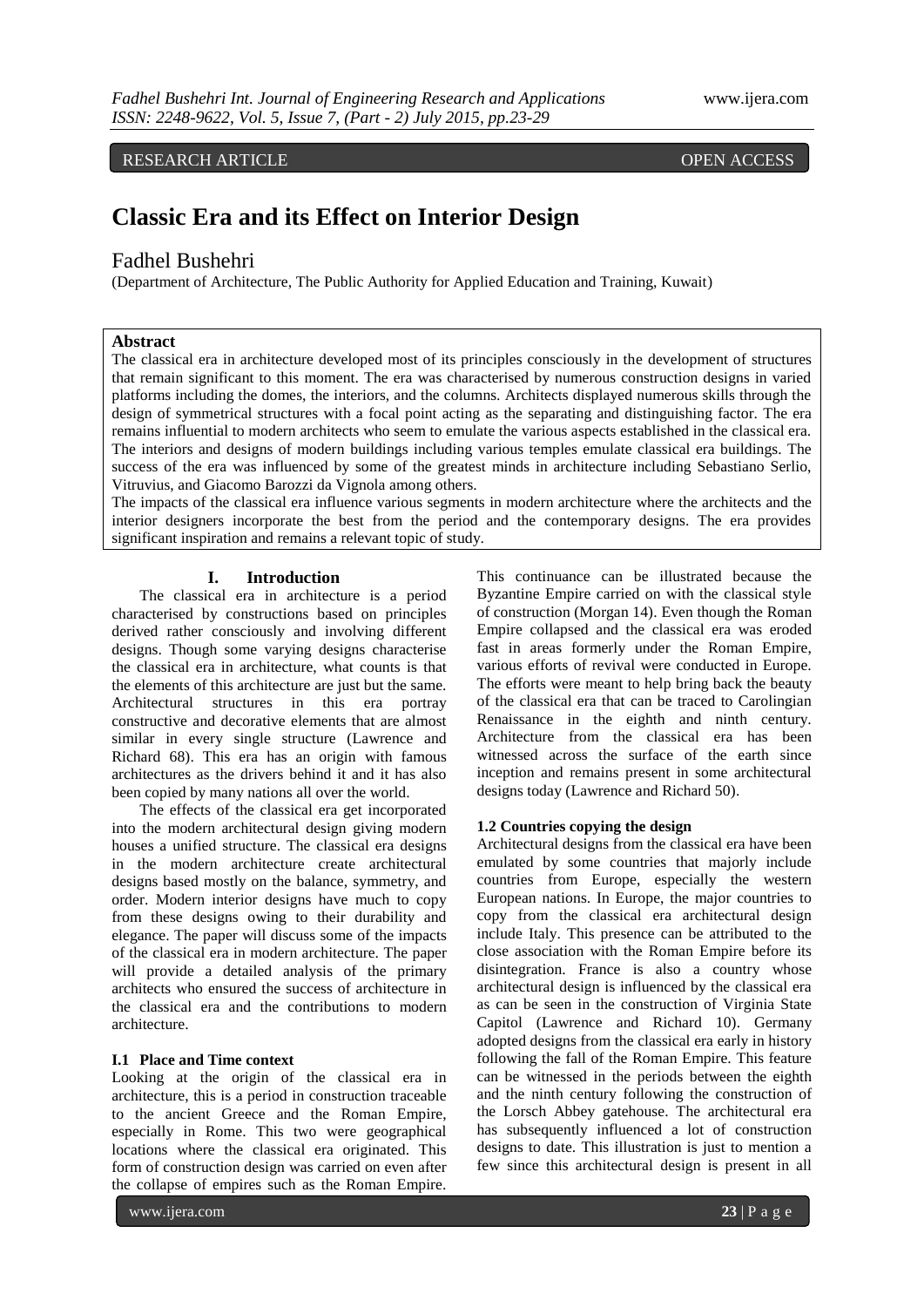countries with prevalence in the United States and Australia (Morgan 18).

## **1.3 Famous Architects**

The classical era had famous architect pioneering major construction developments. These architects saw the completion of some structures that influenced the others in developing the classical era in architecture. There is one mastermind behind the classical era and this is a great Greek architect, Vitruvius (Blunt 37). The classical era borrowed significantly from the various works of this Greek and this has been the basis of what is now referred to as the classical era and the classical architecture.

Upon the fall of the Roman Empire that led to most of the European nations attempting to do away with the Roman architectural designs, the classical era slowly defaced. However, a bunch of architects came up to ensure that the classical era stayed alive by promoting it in Europe (Blunt 11). Architects in the names of [Giacomo Barozzi da Vignola,](http://en.wikipedia.org/wiki/Giacomo_Barozzi_da_Vignola) [Leon](http://en.wikipedia.org/wiki/Leon_Battista_Alberti)  [Battista Alberti](http://en.wikipedia.org/wiki/Leon_Battista_Alberti) and [Sebastiano Serliot](http://en.wikipedia.org/wiki/Sebastiano_Serlio)ried to revive the classical era after the fall of Rome. This group of architects studied *[De architectura](http://en.wikipedia.org/wiki/De_architectura)* by Vitruvius to bring back the classical design from ancient Rome into the architecture of that time. They also studied the remains of the buildings that formed part of what was the then Roman Empire so as to help develop the classical era (Morgan 56).

## **II. Traits of the Classical Era**

Architectural construction in the classical era had some characteristics that are borrowed to form part of the classical architecture today and among these include symmetry, domes columns and acroteria. This section seeks to discuss some of these traits onto their finer details (Blunt 12).

### **2.1 Columns**

The columns form some of the principal elements of architecture in the classical era and represent the significance of the classical approaches towards architecture. These are primary elements that can be physically identified easily as a trait of architecture in the classical era. These columns can appear in the interior of the buildings or even in the exterior and play two major roles. The first role is to support the building and this is the major reason as to why columns were considered in architecture. The second role was decorative and this can be attributed to the Romans and Greeks constructing columns outside of building just to decorate them (Wittkower 30).

## **2.2 Symmetry**

Symmetry in the buildings characterised the classical era architectural design. This symmetry includes balance in the building design and thus an even distribution of various elements in the construction of the building. This approach applies to both interior and the exterior designs (Wittkower 62). This trait of the architectural construction in the classical era can be witnessed today in modern buildings. Some of the most notable ones being temples include the Temple of Aphaea. In modern day England, the council house located in Birmingham can be seen to possess this trait from the classical era (Morgan 132).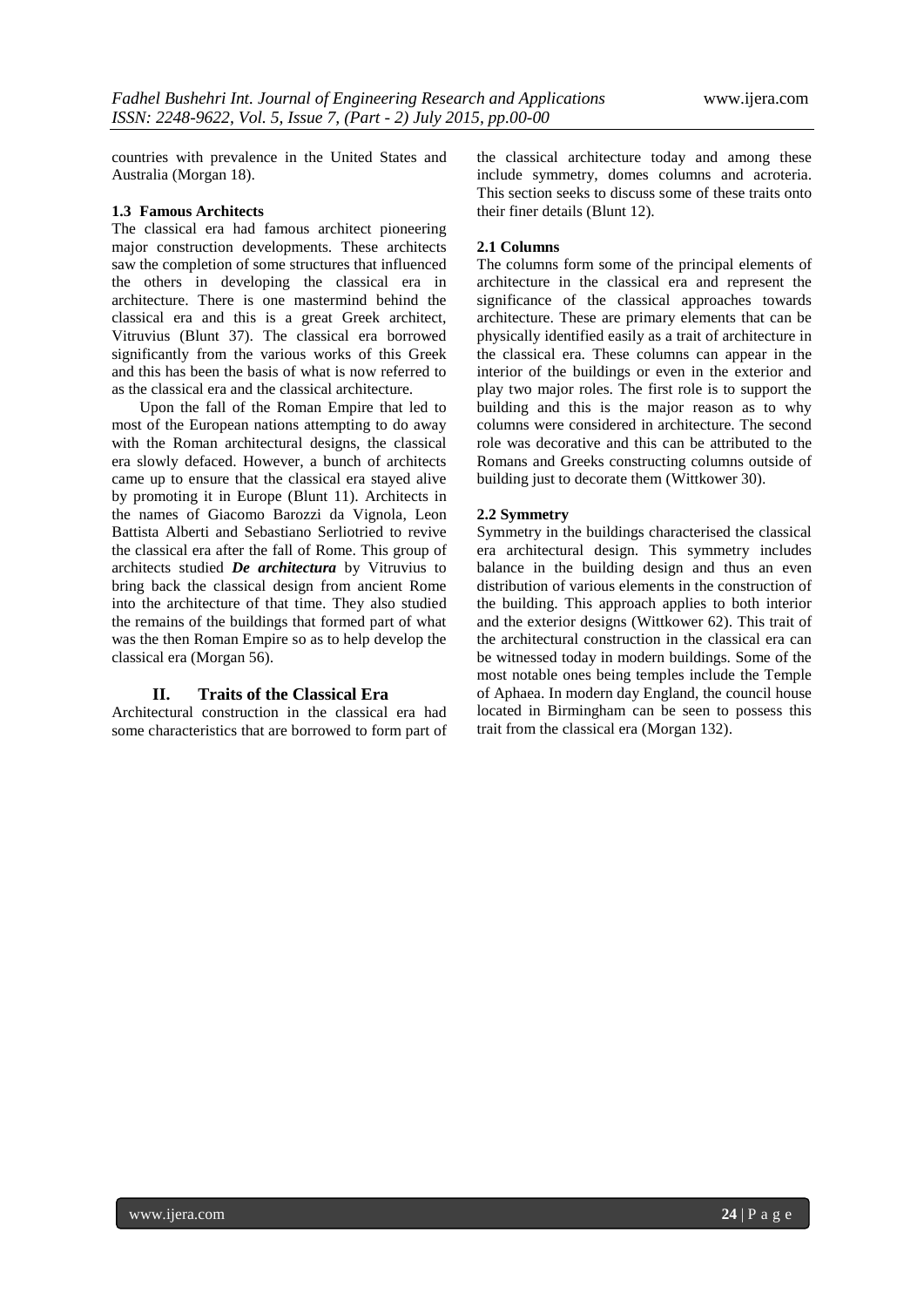

**Fig 1. Symmetry design creation in the classic period**

#### **2.3 Domes**

The architectural construction under the classical era was associated with domes as seen on various buildings at that time, and especially in ancient Greece and the Roman Empire. The domes were constructed in the classical style and their purpose was primarily meant to give such houses and buildings a decorative touch (Vitruvius and Granger 11).

The domes, like seen in ancient architecture and even under classical architecture today, are important to the preservation of history. The domes are relevant to the field of architecture at large since many buildings of the world including mosques and temples still utilise them making such houses look more attractive (Wittkower 154).

#### **2.4 Acroteria**

Acroteria refers to ornamental structures within the design of a building with a role that is more decorative that functional. This kind of element could be witnessed both on exteriors and interiors of buildings introduced by the Greeks. These criteria could either include ornaments with fine shapes built on top of buildings or in many times as the Greeks did it; it was usually of a statue on a pediment (Vitruvius and Granger 16).

All these traits as discussed were the most notable ones of the classical era in architecture and they are replicated in various building designs of today. Even

though some of these traits are of functional values or decorative values, they bring the best out of a building.

# **III. How the Classical Era influences the architect and design of buildings**

The classical era in architectural design had various impact on building construction and design at that point in time. The approach influences today's constructions as seen in various elements representing the classical era of construction. This section of the discussion seeks to look at some of the ways this architectural design has impacted the construction of buildings in the past and the present (Vitruvius and Granger 18).

The classical era had a significant influence on the construction of temples in ancient Greece. The architects at the time made use of the classical era designs in constructing such important buildings as the Greek Temples making them suitable for use since they derived great satisfaction (Wittkower 45).

Another form of building that was built at this time using the classical era construction techniques in setting up structures includes theatres. In this time, art was just as important as the various scientific inventions. The theatres played a role that was way above the entertainment function as even young people could be educated by coming to the theatre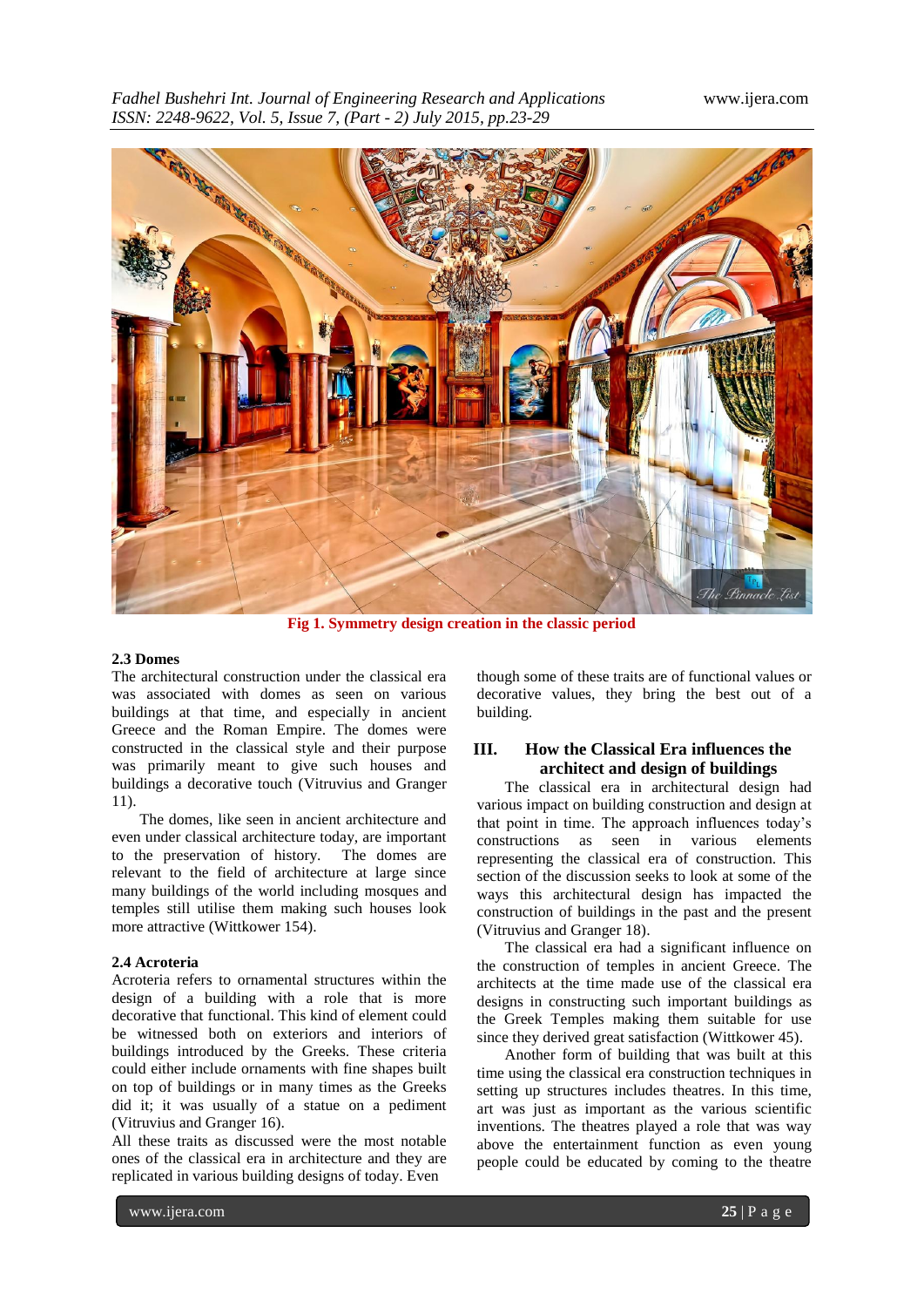that contributed to the improvements in the society (Serlio 16).

The applications of the architectural designs in the classical era are highly encouraging. Those excavators who have dug out remains of buildings constructed during the classical era have helped in the understanding of its usage more efficiently (Frampton & Futagawa 24). For example, understanding that it would be ideal to use this design technique for buildings for social use such as the construction of temples and theatres helped in the growth of the design.

The practice is still present to the moment. Learnings from history in the field of construction architecture are evidently illustrated by many temples across the globe today that adopt the classical designs. In most countries, a population that makes use of the temple for worship has an opportunity of witnessing the acts of architectural practices from the classical era (Serlio 98).

## **IV. Architects**

There are some architects that played major roles in seeing to it that the architectural designs with the classical era were a success and something great that would be copied on to future generations. This section seeks to discuss some of the various architects who engineered this construction design and also look at their various contributions to the course of the classical era in architectural construction (Frampton & Futagawa 7).

First, I would start by discussing the founder of this design of architectural construction and this, as stated earlier, is Vitruvius. Vitruvius was a famous Greek architect upon whose works the classical era in architectural design developed. Upon studying the resource *[De architectura](http://en.wikipedia.org/wiki/De_architectura)* by Vitruvius, one can understand the ancient Greek construction designs. This understanding together with the remains of the former Roman Empire, make it clear to stake what the classical era in architectural construction presents. Therefore, architects can develop it further through such means like those applied following the collapse of the Roman Empire (Serlio 22).



**Fig 2. The interior of the [Pantheon](http://en.wikipedia.org/wiki/Pantheon,_Rome) (from an 18thcentury painting by [Panini\)](http://en.wikipedia.org/wiki/Giovanni_Paolo_Panini). A heritage of Vitruvius designs after his death**

Another prominent architect is Giacomo Barozzi da Vignola. Giacomo was an Italian architect key to the revival of the classical era after the doom faced by the Roman Empire. His works such as the Villa Farnese in Capraola the construction of a church in Rome, the Jesuits' Church of the Gesu, helped return the vibrancy of architectural design that had faded in Europe (Frampton & Futagawa 51).



**Fig 3. Spiral Stairs by Giacomo Vignola**

[Leon Battista Alberti](http://en.wikipedia.org/wiki/Leon_Battista_Alberti) is another significant architect representing the classical era. Just like Barozzi, he too came from Italy where some wonderful works under classical architectural design had been commissioned in his lifetime. Even after his death, the kind of influence this architect had was so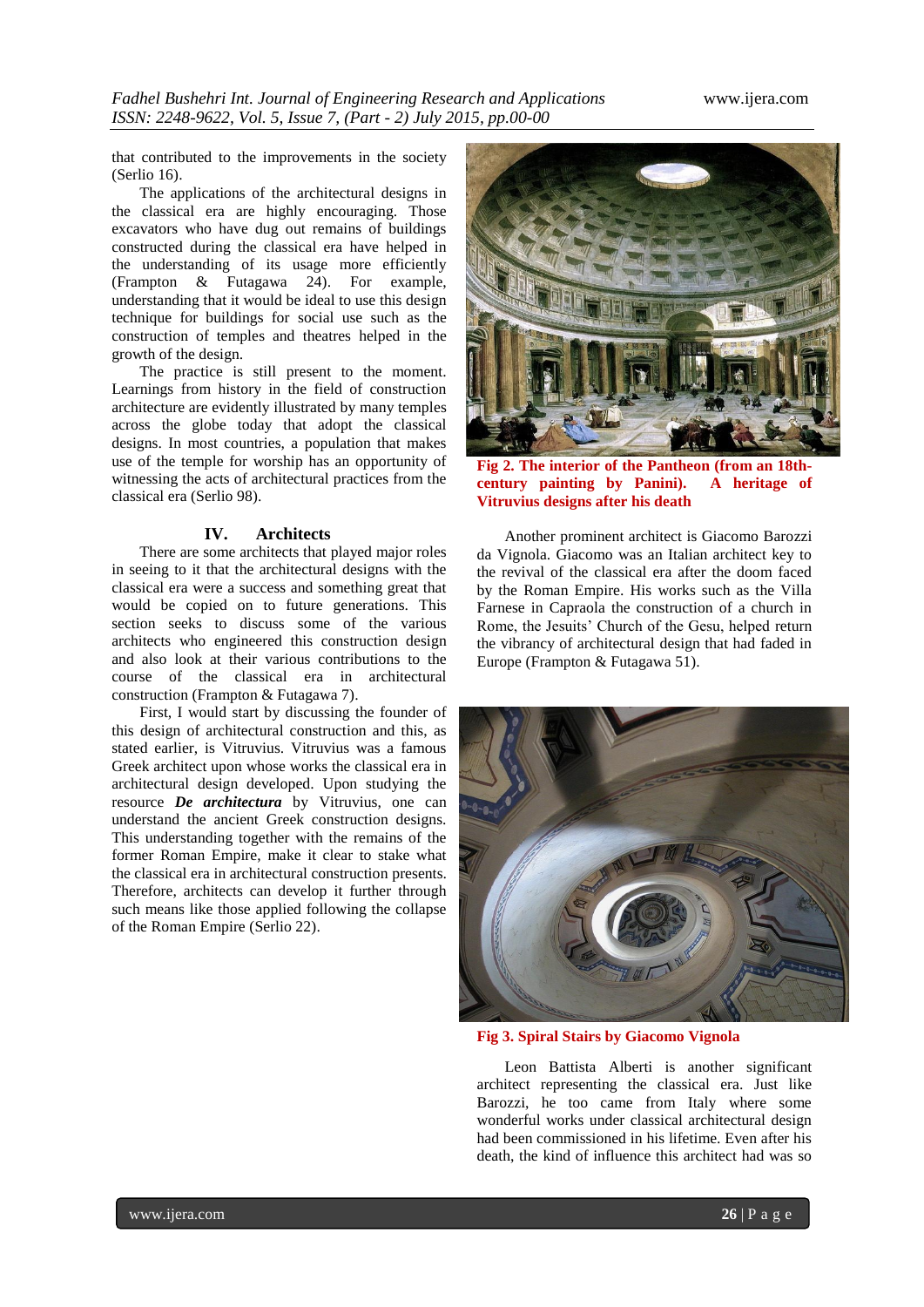huge that some buildings were erect in the classical design just to honour his contributions.

Italy saw a wonderful building in the classical architectural design in the name of Palazzo Rucellai, thanks to the marvellous works of Battista. Battista continued to inspire constructions based on this design even through writing, for example in him translating the book *De Re Aedificatori* by Alberti (Willich 6). This measure was a great achievement as it helped spread the design technique to Englishspeaking nations of the world. Upon his demise the Sant' Andrea, Mantua, was built in a design by Battista to honour his contribution to architecture  $(A$ lberti  $142)$ .

The last architect that I will look at under the classical era regarding the architectural design is [Sebastiano Serlio.](http://en.wikipedia.org/wiki/Sebastiano_Serlio) I consider this architect special to the classical era as he brought this design to the building of the [Palace of Fontainebleau.](http://en.wikipedia.org/wiki/Ch%C3%A2teau_de_Fontainebleau) Other than this, he spread the ideas of the classical era and classical architectural design to other architects for generations to come through his books; *I sette libri dell'architettura* and *Tutte l'opere d'architettura et prospetiva.* These books have helped spread the classical architecture to broader areas (Willich 60).

# **V. Effect of the Classical Era to Today's Architecture**

The Classical era has had great effects on the kind of architecture that is practised today as elements from the classical era can be witnessed in various structures constructed in the modern times. In this section, I would highlight some comparisons between previous and modern classical era structures (Alberti 14).

First, I would look at the Acropolis in ancient Greece and compare it to the White House in Washington DC. The White House bears much resemblance to the Acropolis in Athens in that they both have the elements of classical architectural designs. The similarity is illustrated in the use of columns in their fronts, something typical of the classical era (Willich 36). This approach shows the modern day adoption of the classical era into the architecture of modern buildings.

Another example is the modern temple of Zeus in Athens that based its design on an ancient temple of Apollo, in Bassea. The two temples have a resemblance in their use of columns to support the structures. The pillars are also used for decorative purposes since they can be seen outside the temples

with nothing to support while others support the roof of the temples.

Looking at the Coliseum in Rome, this architectural masterpiece has all the elements of classical era architecture. Many buildings and architectural designs around the globe can borrow at least one element from the marvellous piece of architectural work. This design compares to various cottages with columns at the forefront and is of resemblance to the kind of architecture at the Fontana di Trevi, in the Italy's capital. The use of Doric columns to support balconies also relate to the Roman Coliseum (Alberti 13).

#### **5.1 Effects on Interior Design**

Modern architects incorporate the classical era design in the interiors of houses and other apartments. The classical era influences the interiors of both the nonresidential and residential houses including the concert halls, offices, banks, and building lobbies. The architect and the designer work in collaboration in ensuring the house has a unified whole. The lighting, fabrics, wall finishes, and floors all have something they can copy from the classic design. Architects incorporate the classical era plasters, polished wood, bricks, damask, and slate to give the interior design an overall impression of the classical impression. Houses influenced by the classical era contain large focal points that define the placement of all other products. Some of the classical era focal points used in modern interior designs includes the fireplace, impressive staircase or the grand table (Design Teacher n.p).

The primary ideas in using the classical era interior designs involve developing a perfect sense of symmetry. Classical era designed interiors reflect each other when divided by half. The placement of all features in the room should be immaculately done including the lighting and the placement of art. Some of the colours used presently and influenced by the classical era are those defined specifically by nature. Some of these colours include deep blue, yellow, brown, and the earth tones. Other common objects in the classical era influenced rooms are the presence of large vases, Roman columns, and the busts. Materials commonly used are the durable fabrics like cotton and linen. The flooring materials include wood, slate, stone, and marble placed in a geometric pattern for the development of a calculated look (Design Teacher n.p).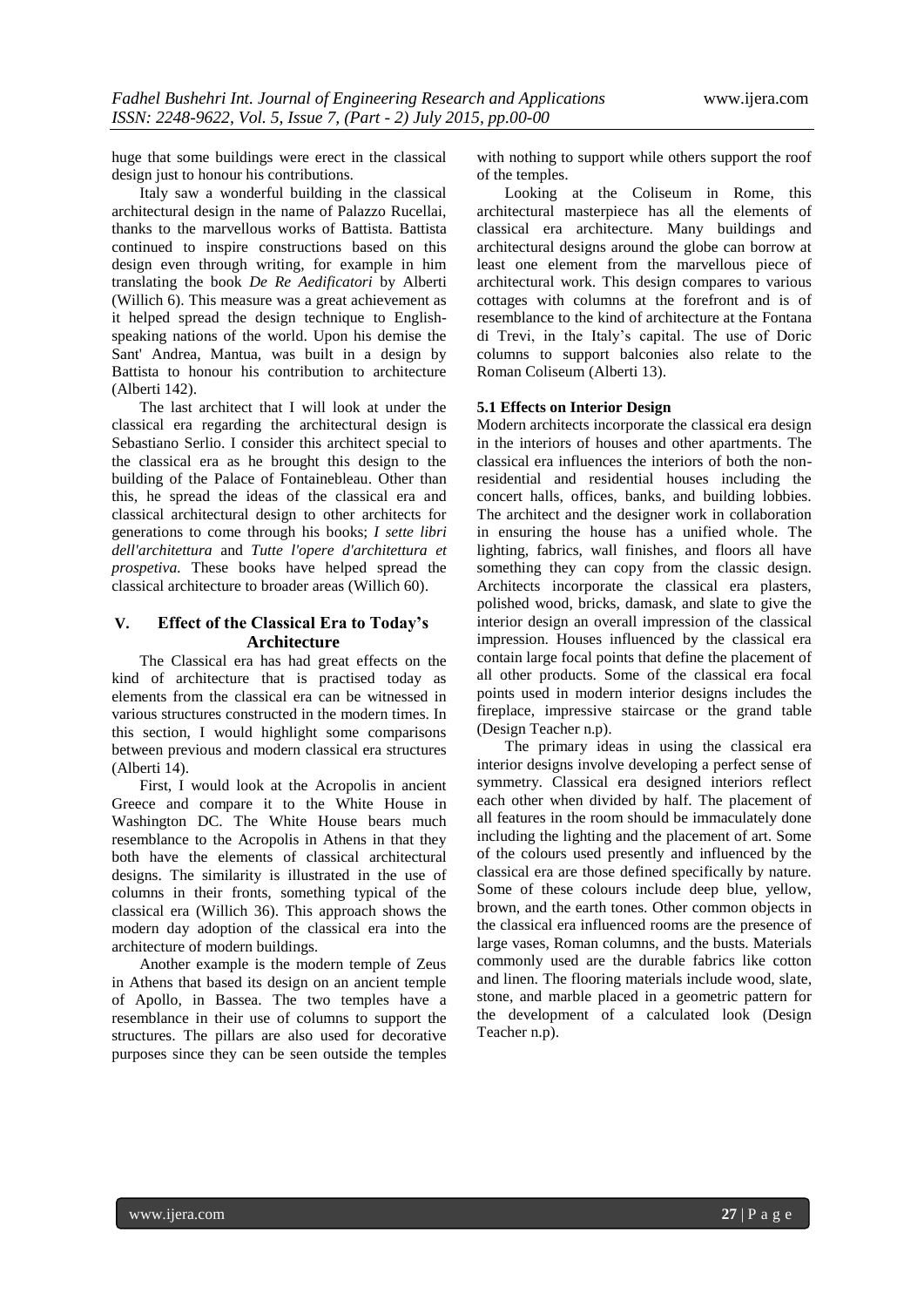*Fadhel Bushehri Int. Journal of Engineering Research and Applications* www.ijera.com *ISSN: 2248-9622, Vol. 5, Issue 7, (Part - 2) July 2015, pp.23-29*



**Fig 4. Sandy colour adds elegance and luxury to the whole room.**



**Fig 5. A modern enactment of the Classic Era**.